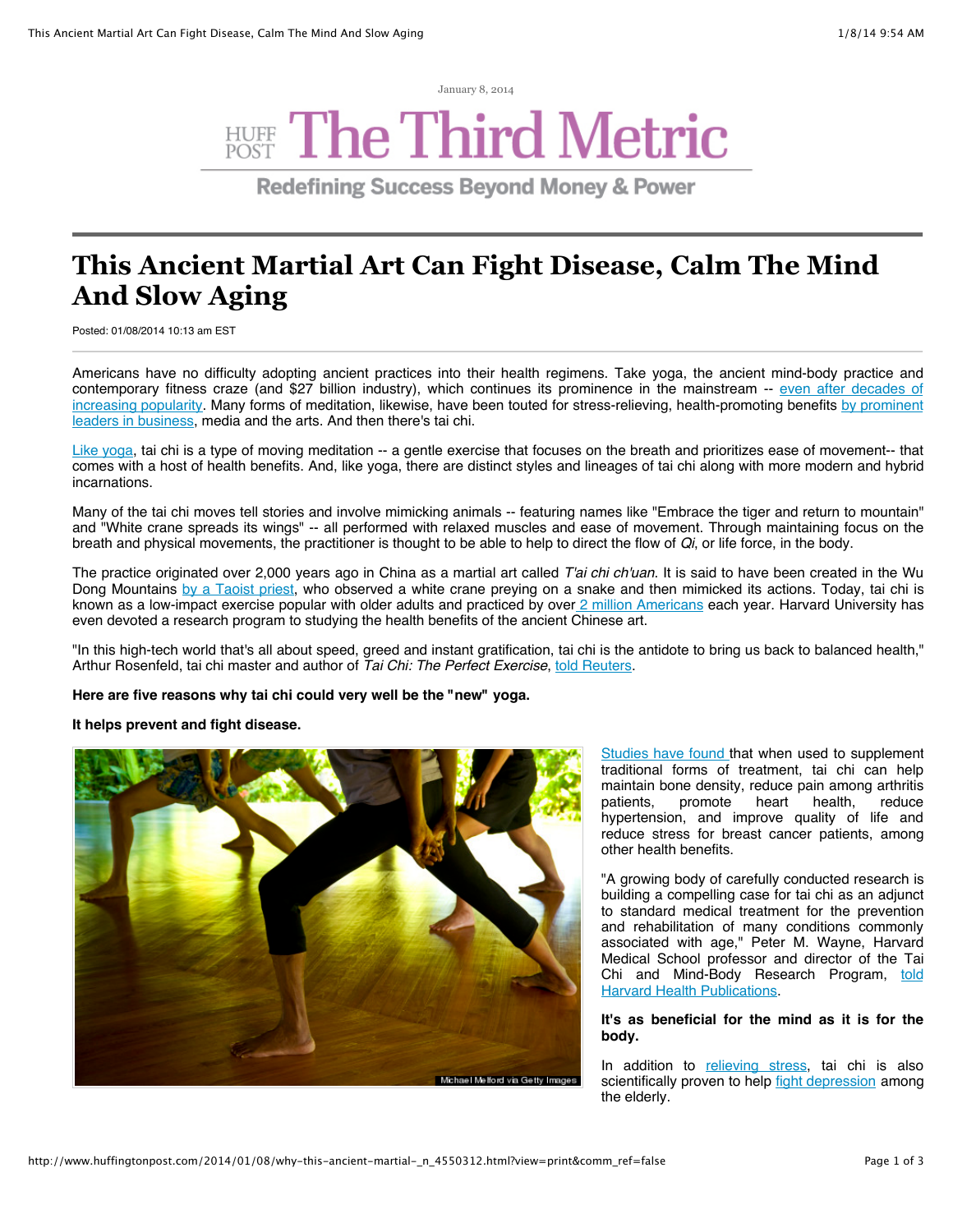

In tai chi, the focus of the mind is on the breath and the physical sensations in the body, which can help to still racing thoughts and increase body awareness. These meditative aspects of the practice help to bring the practitioner many of the same cognitive benefits of traditional seated meditation, including an increased sense of awareness, calm and [well-being](http://www.webmd.com/balance/guide/health-benefits-tai-chi-qigong).

Tai chi may also help to boost well-being by improving both the length and quality of practitioner's sleep. A [2008 UCLA study](http://newsroom.ucla.edu/portal/ucla/elderly-s-restless-nights-helped-52220.aspx) found that practicing tai chi chih, one particular variation of the practice, was effective in improving moderate sleep complaints among older adults. It also reduced drowisness and inability to concentrate during the day.

#### **It can help you age gracefully.**

Tai chi can help *improve flexibility* and promote a health range of motion in older adults, while also building muscle strength. What's more, women at risk for or suffering from osteoporosis should take note that research has found tai chi to be effective in increasing mineral bone density.

WebMD. Research from the National Institute on Aging found that tai chi reduced fear of falls and risk of falling among older adults.

### **It can teach you how to slow down -- and how to let go.**

The term tai chi itself indicates the harmonious union of opposing forces -- and it's all about going with the flow and moving fluidly within your own physical limitations.

In tai chi, "the objective is not to over-exert or strain one's natural state, but to achieve unity with one's essential nature, thereby releasing the body's [intrinsic energies," writes Simmone Kuo in](http://books.google.com/books?id=WGoBE3J4-H4C&pg=PA8&dq=tai+chi+philosophy&hl=en&sa=X&ei=rm_MUpqzKsrMsQSegYGgDw&ved=0CEQQ6AEwBA#v=onepage&q=tai%20chi%20philosophy&f=false) *Long Life, Good Health Through Tai-Chi Chuan*.

## **It's accessible to almost anyone.**

Tai chi isn't just for older folks. Yes, it's low impact, but anyone can enjoy the numerous health benefits of the practice. Even those who are in poor health can begin a tai chi practice and potentially improve their physical condition.

> The practice can even be adapted for those in [wheelchairs or recovering from surgery, according](http://www.health.harvard.edu/newsletters/Harvard_Womens_Health_Watch/2009/May/The-health-benefits-of-tai-chi) to Harvard Medical School experts, and it has been shown to [improve balance a](http://www.health.harvard.edu/blog/tai-chi-improves-balance-and-motor-control-in-parkinsons-disease-201305036150)nd motor control

among individuals with Parkinson's Disease.